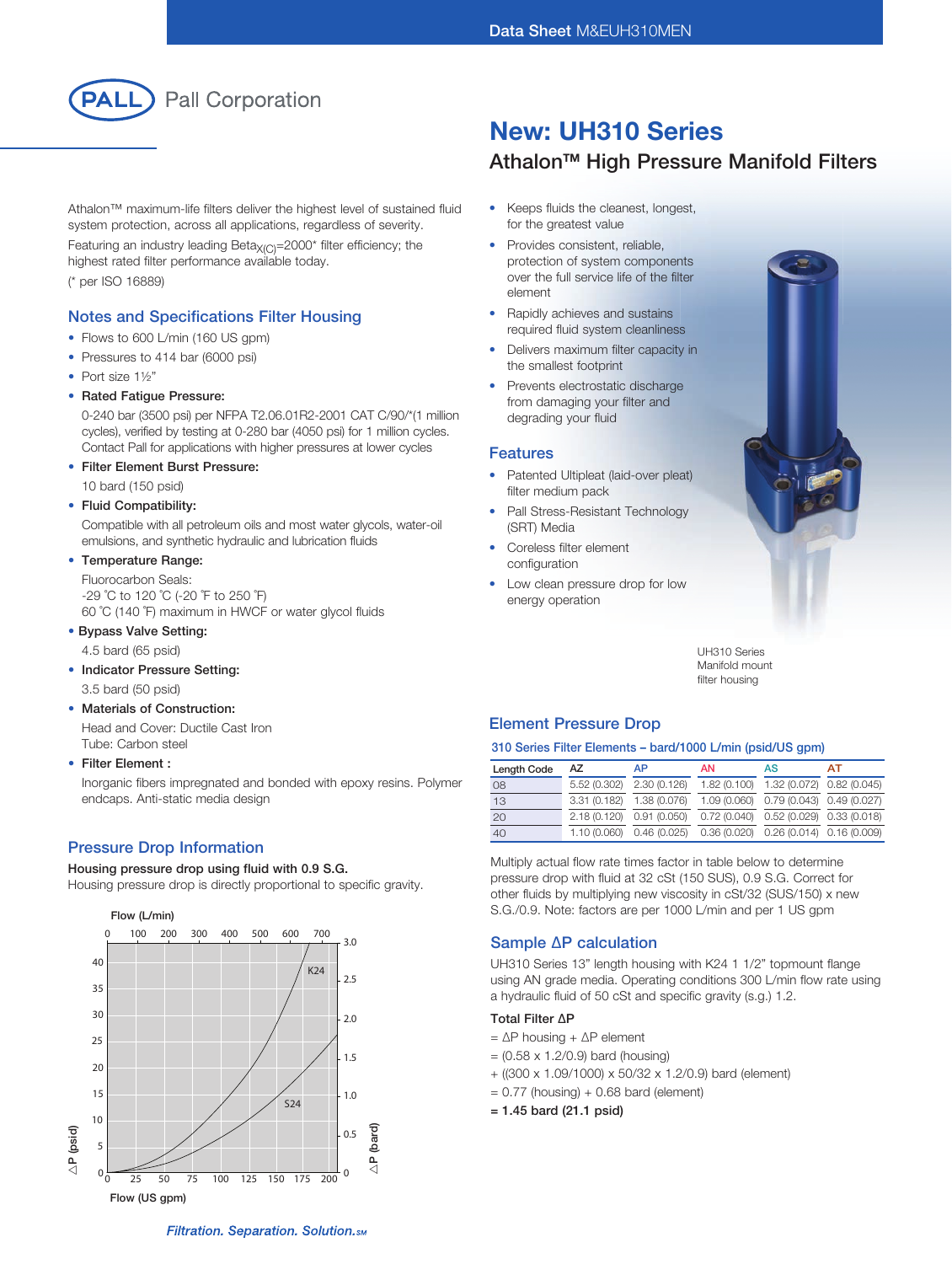# Ordering Information

## For new installations, select one complete part number from each section below

# Section 1 Housing P/N: UH310



Note: Pall Athalon filter housings are supplied without filter elements or warning devices fitted. Never operate the filter unless a filter element is fitted and all warning device ports are sealed.

Note: Z indicates fluorocarbon seals are standard. Other options are available; contact Pall. Housing P/N designates indicator port fitted with a plastic shipping plug.

| <b>Table A</b>         | <b>Table B</b>                          |  |  |
|------------------------|-----------------------------------------|--|--|
| Port & Length Options  | <b>Bypass &amp; Orientation Options</b> |  |  |
| Tables 1, 2 and 3      | Tables 4                                |  |  |
| K24087, G3, G6, C3, C6 | G3, G6, C3, C6                          |  |  |
| K2420Z                 | G3, G6, C3, C6                          |  |  |
| S2408Z, G3, G6, G3H    | G6H, C3, C6                             |  |  |
| S2413Z, G3, G6, G3H    | G6H, C3, C6                             |  |  |
| S2420Z                 | G3, G6, C3, C6                          |  |  |

#### Table 1: Housing Port Options

|   | Code Port Style     | Max. Operating Pressure |  |  |
|---|---------------------|-------------------------|--|--|
| K | Top manifold mount  | 414 bar (6000 psi)      |  |  |
| S | Side manifold mount | 414 bar (6000 psi)      |  |  |

| <b>Table 2: Port Size</b> |                  |     | Table 3: Housing Length and Seal Options |  |  |
|---------------------------|------------------|-----|------------------------------------------|--|--|
| Port Style<br>Code        |                  |     | Code Length and Seal Material            |  |  |
| 24                        | $11/2$ " nominal | 087 | 8" nominal length, fluorocarbon seals    |  |  |
|                           |                  | 13Z | 13" nominal length, fluorocarbon seals   |  |  |
|                           |                  | 20Z | 20" nominal length, fluorocarbon seals   |  |  |

#### Table 4: Bypass Valve and Service Options

| Code           | <b>Bypass Valve and Service Type</b>                             |  |  |  |
|----------------|------------------------------------------------------------------|--|--|--|
| G <sub>3</sub> | 4.5 bard (65 psid) bypass valve, Cap service, metric port        |  |  |  |
| G3H            | 4.5 bard (65 psid) bypass valve, Head service, metric port       |  |  |  |
| G <sub>6</sub> | 4.5 bard (65 psid) bypass valve, Cap service, imperial port      |  |  |  |
| G6H            | 4.5 bard (65 psid) bypass valve, Head service, imperial port     |  |  |  |
| C <sub>3</sub> | 4.5 bard (65 psid) bypass valve with reverse flow, metric port   |  |  |  |
| C6             | 4.5 bard (65 psid) bypass valve with reverse flow, imperial port |  |  |  |

# Seal Kit P/N: SH 310 SKZ

\*Other seal material options are available; Contact Pall.

# Section 2 Element P/N: UE 310

Note: Z indicates fluorocarbon seals are standard. Table 5 Table 3 Other options are available; contact Pall.

#### Table 5: Filter Element Options

| Code | $B_{X(C)} \ge 2000$ based on ISO 16889 | CST Rating* |
|------|----------------------------------------|-------------|
| A7   | З                                      | 07/04/01    |
| AP   | 5                                      | 11/08/03    |
| AN   |                                        | 13/09/04    |
| AS   | 12                                     | 15/11/06    |
| AT   | 25                                     | 16/14/08    |

\* CST: Cyclic Stabilization Test to determine filter rating under stress conditions, based on SAE ARP4205

# Section 3 (At least one Differential Pressure Indicator or 'B' type blanking plug must be ordered)

# Differential Pressure Indicator P/N:



Note: If no differential pressure indicator is selected, 'B' type blanking plug (P/N HC9000A104Z) must be ordered separately

and fitted to replace the plastic shipping plug.

Note: Z indicates fluorocarbon seals are standard. Other options are available; contact Pall.

## Table 6: Indicator Options

| Code   | <b>Brass Option indicator</b>                                                              |
|--------|--------------------------------------------------------------------------------------------|
| A218M  | Electrical switch (SPDT) with Hirschmann connector                                         |
| A218R  | Electrical switch (SPDT) with Hirschmann connector<br>with Red and Green LED indicators    |
| A219D  | Visual indicator                                                                           |
|        |                                                                                            |
| Code   | Stainless Steel indicator                                                                  |
| 778NZ  | Visual filter with thermal lockout                                                         |
| 861CZ  | Electrical Switch (SPDT) with 6" leads                                                     |
| 861CZ* | Electrical switch (SPDT) with Hirschmann connector                                         |
| 771BZ  | Electrical switch (SPDT) with 3-pin                                                        |
|        | Other options available; contact Pall.<br>* Requires YM suffix after SS code from Table 7. |

#### Table 7: Differential Pressure Indicator Material

| Code      | <b>Pressure Setting</b>                                                                                             |
|-----------|---------------------------------------------------------------------------------------------------------------------|
| Omit      | Brass Indicator                                                                                                     |
| <b>SS</b> | Stainless Steel Indicator: recommended for high pressure cycle<br>applications with pressure $>$ 200 bar (3000 psi) |

Other setting options are available; contact Pall.